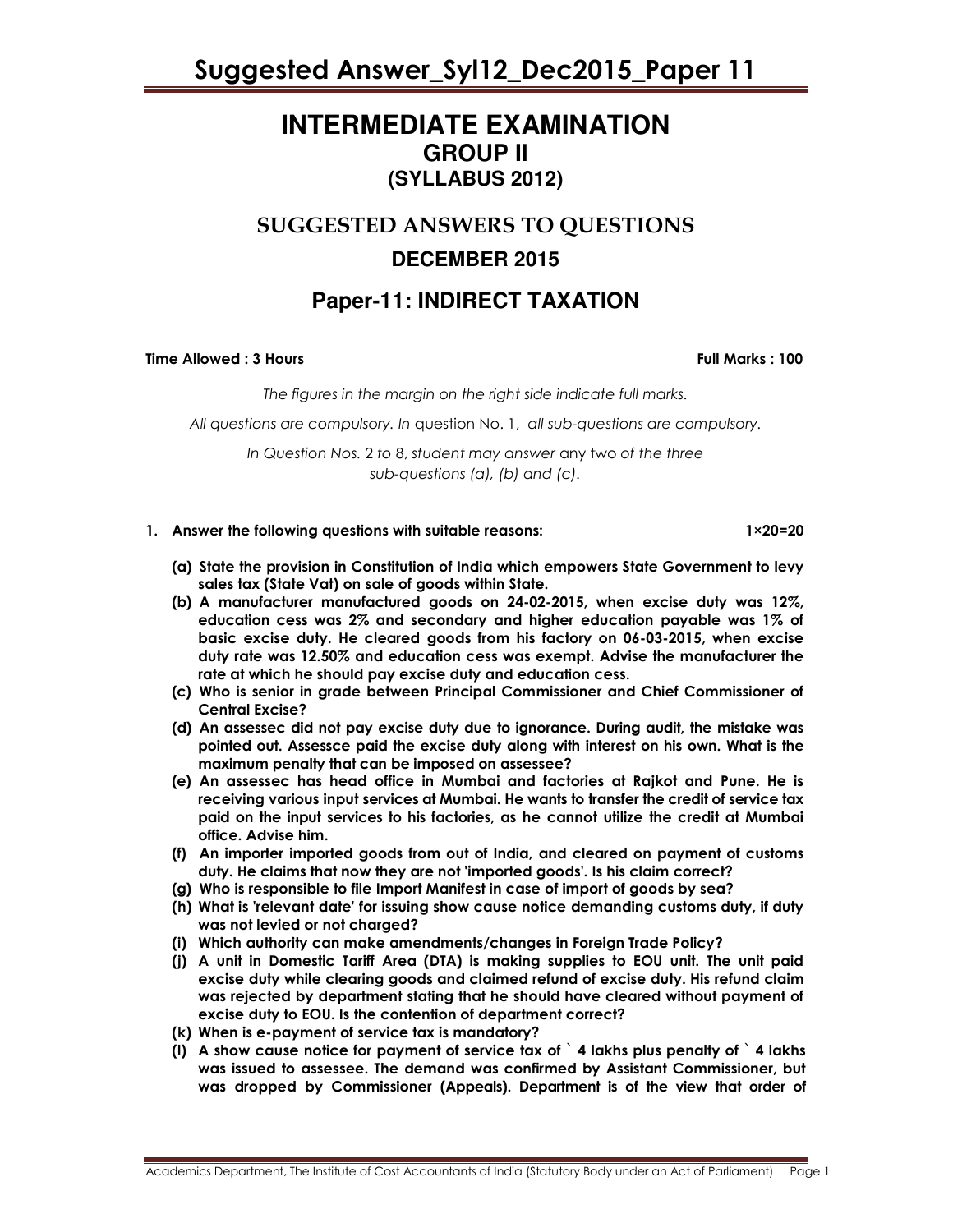Commissioner (Appeals) is not proper. Advise department on action that can be initiated by them.

- (m) Service provider A is providing exempted services. Service provider B is providing services in negative list. State distinction in respect of availment of Cenvat Credit of input services received by A and B.
- (n) A foreign exchange dealer purchased US dollars 1,000 from a tourist on dated 02-03- 2015 at the rate of  $\degree$  64.70 per US dollars. The RBI reference rate that day was 1 USD=  $\degree$ 66.40. Calculate value of service on which service tax is payable.
- (o) An air travel agent collected following amounts from his customer—Air fare—` 5,000. His service charges—`400. Total—`5,400. His bill is dated 14-04-2015. Calculate service tax payable by him.
- (p) What restrictions in respect of sales tax that can be imposed on declared goods?
- (q) Vat acts as self policing mechanism. Justify this statement.
- (r) An importer imported goods for resale. He paid following duties— Basic customs duty, Countervailing duty, Special CVD, Anti dumping duty and education cess. Is he eligible to get any refund if he resales the goods in India? If so, of which duty?
- (s) What is the maximum period for which Advance Pricing Agreement can be executed?
- (t) Comment—Presently, General Anti Avoidance Rules (GAAR) are applicable only when transaction exceeds `100 crores in a financial year.

#### Answer:

- 1. (a) Entry 54 of List II of seventh schedule to Constitution of India empowers State Government to levy sales tax (Vat) on sale within the State.
	- (b) The manufacturer should pay excise duty @ 12.50%. Education cess is not payable.
	- (c) Chief Commissioner is senior in grade.
	- (d) No penalty can be imposed on assessee as matter stands closed, as per section 11A(1)(b)(ii) of Central Excise Act.
	- (e) Assessee should register his Mumbai office as Input Service Distributor. He can then transfer the Cenvat credit to his factories by issuing monthly invoice on basis of turnover of his two factories.
	- (f) His claim is correct. As per section 2(25) of Customs Act, 'imported goods' does not include goods which have been cleared for home consumption.
	- (g) Master of vessel is responsible for filing Import Manifest in case of import of goods by sea. He is 'person in charae'.
	- (h) If customs duty was not levied or charged, date of order of clearance of goods from customs is the 'relevant date'.
	- (i) Government of India, Ministry of Commerce and Industry.
	- (j) Contention of department is correct. As per Foreign Trade Policy, in such cases, refund is not permissible.
	- (k) E-payment of service tax is mandatory for all service providers, irrespective of the quantum of service tax.
	- (l) Normally, department can file appeal before CESTAT against order of Commissioner (Appeals). However, if the service tax involved is less than ` five lakhs, department cannot file appeal before CESTAT against order of Commissioner (Appeals), as per litigation policy of Government of India.
	- (m) There is no distinction. Neither A nor B can avail Cenvat credit of input services.
	- (n) Value of service =  $(66.40 64.70) = 1.70 \times 1,000 = 1.700$  [rule 2B of Service Tax (Determination of Value) Rules, 2006]
	- (o) Service tax payable is 12.36% of ` 400 i.e. ` 49.44.
	- (p) Maximum rate at which sales tax can be imposed on declared goods by State Government is 5%.
	- (q) A buyer gets input tax credit only if the seller issues proper Vat invoice. Hence, buyer insists that he will purchase goods from seller only if he issue proper Vat invoice. This increases tax compliance as buyer acts as police for seller.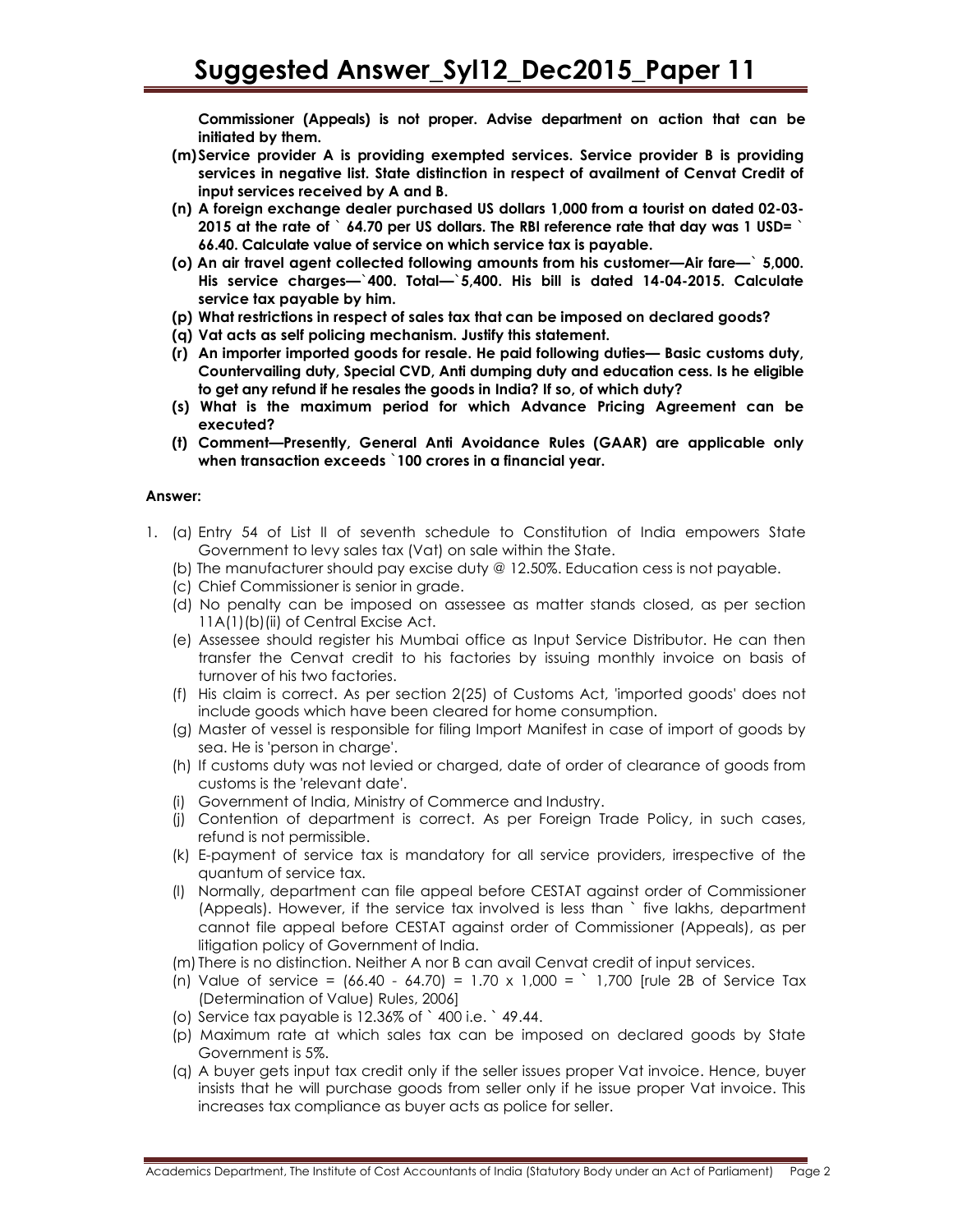- (r) He is entitled to get refund of special CVD of 4% paid by him at the time of imports.
- (s) Maximum period for which Advance Pricing Agreement can be executed is five years.
- (t) At present, **General Anti Avoidance Rules (GAAR)** is not applicable to any transaction.
- 2. Answer any two of the three sub-questions (a), (b) and (c).  $2 \times 2 = 4$ (a) Explain significance of 'taxable event' with reference to tax liability. 2 (b) Name any two transactions which are 'deemed sale of goods' under constitutional provisions, on which service tax is also payable. 2
	- (c) State distinction between duty and cess. 2

#### Answer:

- 2. (a) 'Taxable event' is that on happening of which the charge of tax is fixed. It is that event, which on its occurrence creates or attracts the liability to tax. Such liability does not accrue at any earlier or later point of time.
	- (b) Works contract, service of food in restaurant, hire purchase and leasing.
	- (c) Distinction between cess and duty is that cess is a charge levied and collected for specified purposes, while duty (excise duty or customs duty) is for general revenue of Government. Duty is for general revenue purposes, while cess is for a definite purpose. Cess may be on production of goods or on export of goods.

#### 3. Answer any two of the three sub-questions (a), (b) and (c).  $8\times2=16$

- (a) (i) Enumerate items which have been specifically excluded from definition of 'input' in Cenvat Credit Rules i.e., inputs not eligible for availment of Cenvat Credit. 4
	- (ii) A LTU (large tax payer unit) can send intermediate goods from one registered unit to another without payment of excise duty. However, in certain circumstances, the LTU can clear goods to another registered unit only after payment of excise duty. What are those circumstances? 2
	- (iii) What are the products on which excise duty is payable under compounding levy scheme? Is the scheme mandatory or at the option of the manufacturer? 2
- (b) (i) Explain provisions relating to 'garnishee proceedings' in Central Excise for recovery of Excise duty. 3
	- (ii) HMT Ltd. sold a special purpose machine. The details of contract are as follows:
		- (1) Basic price—` 20,00,000
		- (2) Packing Charges charged extra— ` 20,000
		- (3) Erection and commissioning charges for erection at the place of customer's factory  $-$  1,50,000.
		- (4) Separate Charges for designing the machinery— ` 70,000.
		- (5) Insurance Charges for despatch of machinery from factory of HMT to the place of customer — ` 20,000.
		- (6) Outward freight of machinery from-place of removal to customer's factory—  $\dot{\ }$ 30,000 extra
		- (7) State VAT—charged extra—` 2,00,000
		- (8) Cash discount @ 2% was allowable on basic price if customer paid total amount before despatch of goods. The customer had made full advance payment.

Excise duty rate is 12.5% which was charged extra.

Calculate Assessable Value of the machine and excise duty payable. Ignore Education cess and Secondary and Higher Education cess. 5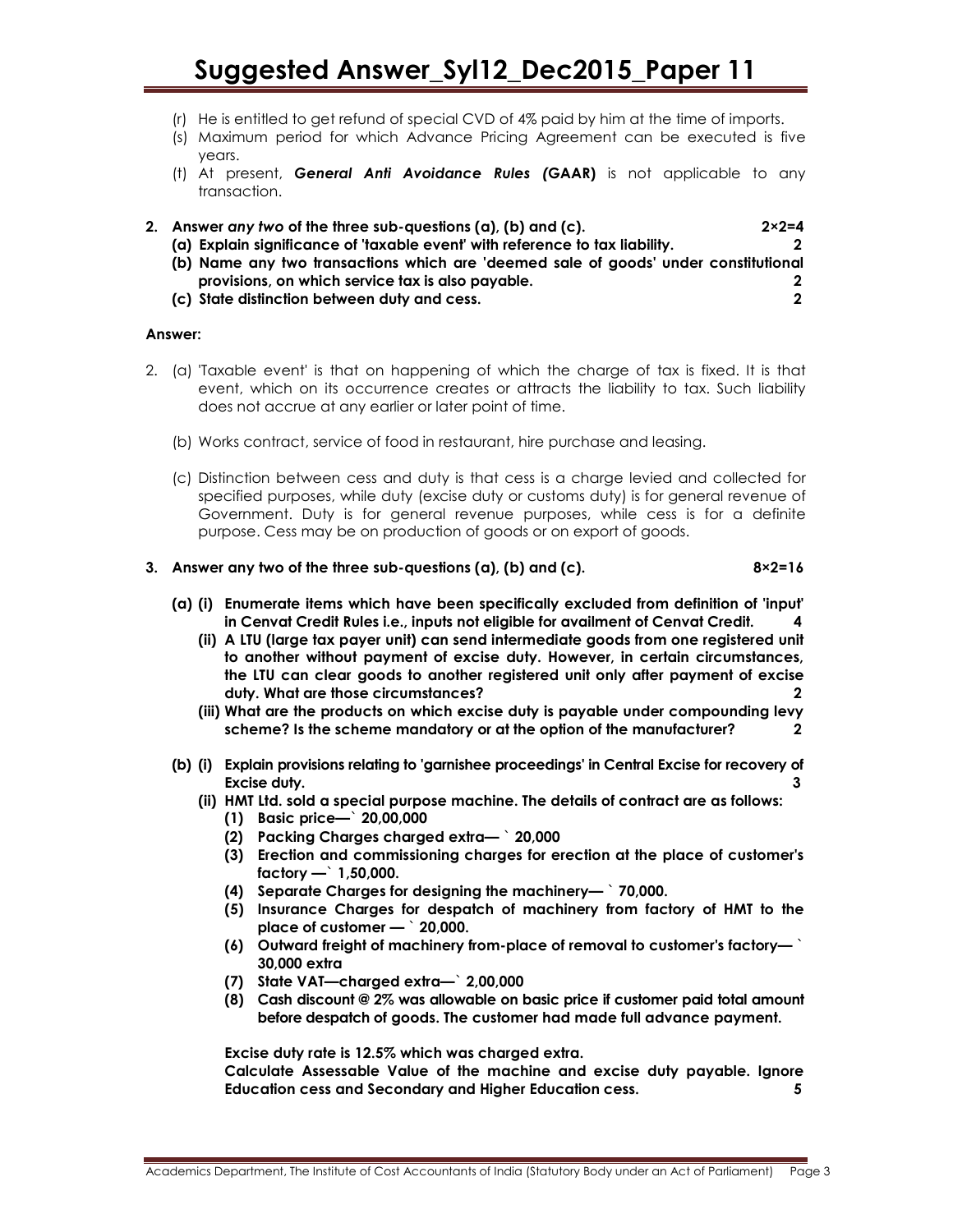- (c) (i) An assessee had manufactured certain goods and recorded them in his Daily Stock Account (DSA). Some inputs were lying in his store room and some inputs were on the shop floor. There were heavy floods due to which the inputs as well as final products in store room were damaged beyond repairs. Advise assessee the course of action to be taken in each case in respect of excise duty and Cenvat Credit. Note that the assessee has applied for compensation from insurance company and has obtained compensation. 4
	- (ii) JG International Ltd. furnished the following information for the month of October 2015:
		- (1) Input Goods A Invoice dated 12-07-2014—Excise duty paid— ` 3,00,000.
		- (2) Input Goods B Invoice dated 10-04-2015—Excise duty paid— ` 1,00,000.
		- (3) Input Goods C Original invoice not available but Xerox copy duly certified by excise officer available—Excise duty paid— ` 4,40,000.
		- (4) Input Service  $X$  Invoice dated 12-10-2015—Service tax paid—  $\degree$  22,300.
		- (5) Machinery falling under chapter heading 84 Invoice dated 12-07-2014— Excise duty paid— ` 4,00,000.
		- (6) Invoice of Goods Transport Agency (GTA) for bringing raw materials to the factory was dated 15-08-2015. Service tax paid by JG International Ltd. ` 40,000 under reverse charge on 20-10-2015. However, payment was made to the Goods Transport Agency on 13-11-2015.

#### Determine the Cenvat Credit that can be availed by assessee during the month of October 2015.

#### Answer:

- 3. (a) (i) Following items have been excluded from definition of input in Cenvat Credit Rules.
	- (A) light diesel oil, high speed diesel oil or motor spirit, commonly known as petrol;
	- (B) any goods used for (a) construction or execution of works contract of a building or a civil structure or a part thereof; or (b) laying of foundation or making of structures for support of capital goods, - - except for the provision of service portion in the execution of a works contract or construction service as listed under clause (b) of section 66E of the Act
	- (C) capital goods except when used as parts or components in the manufacture of a final product.
	- (D) motor vehicles
	- (E) any goods, such as food items, goods used in a guesthouse, residential colony, club or a recreation facility and clinical establishment, when such goods are used primarily for personal use or consumption of any employee; and
	- (F) any goods which have no relationship whatsoever with the manufacture of a final product.
	- (ii) If the registered unit is EOU/STP/EHTP unit, it is required to clear goods only on payment of excise duty. Similarly, if the recipient unit is enjoying exemption available in Himachal Pradesh, Uttaranchal, Sikkim, J&K, Kutch or North Eastern States, goods must be cleared only on payment of excise duty.
	- (iii) The scheme is applicable to stainless steel pattas/pattis and Aluminium circles. The scheme is at the option of manufacturer. He can pay excise duty under normal scheme.
	- (b) (i) Garnishee proceedings means Recovery from any other person who is required to pay any amount to the defaulter.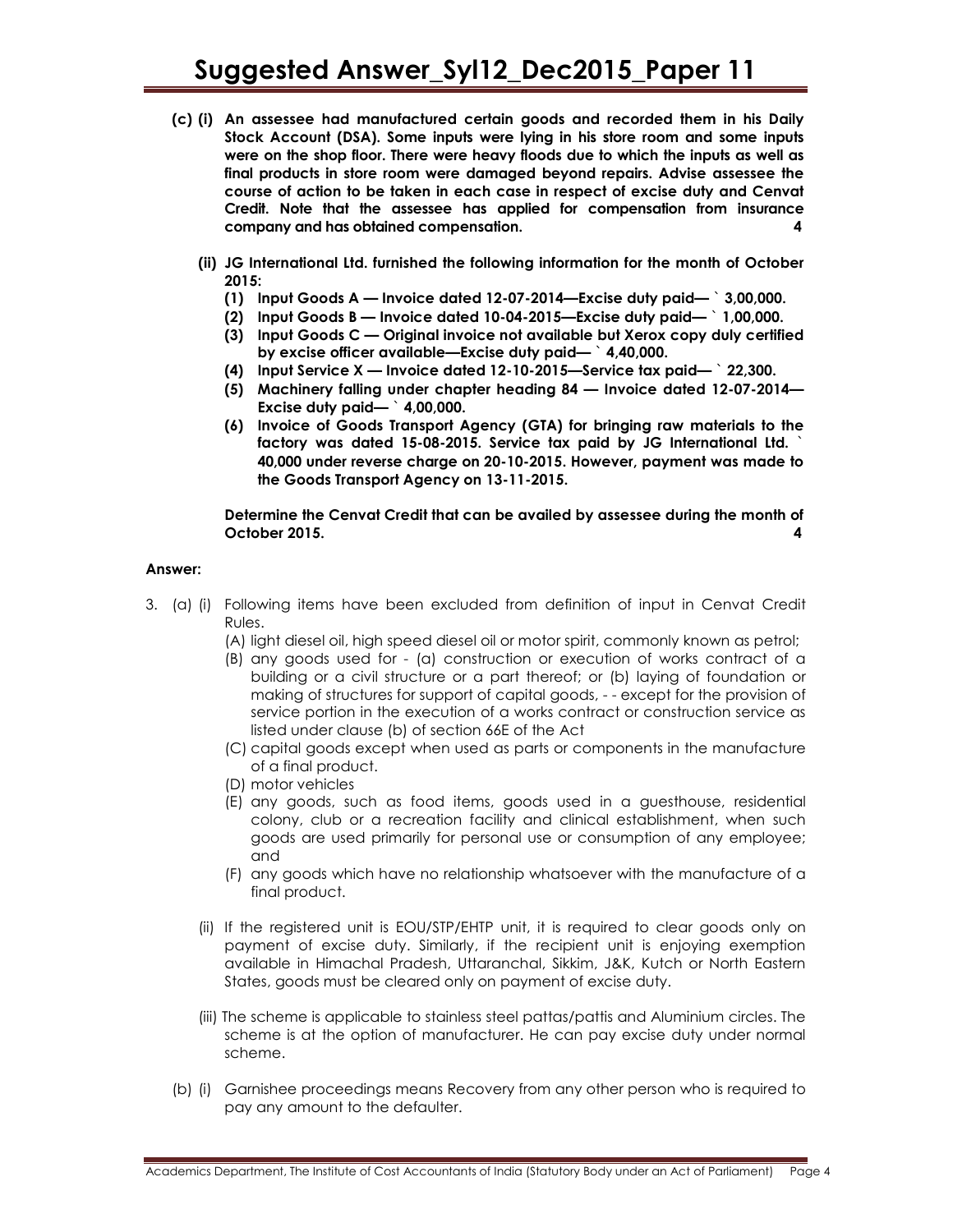'Garnishee order' means order to attach money or goods belonging to debtor in the hands of a third person. It is an order to garnishee requiring him not to pay or deliver the money or property of debtor to him but to pay it to Court/Authority.

It is possible that the some other person is liable to pay some amount to the defaulter - e.g. creditor. It is also possible that the defaulter may be having some amounts in Banks or Post Office or some insurance amount may be due to him or it may be held by such Bank/Post Office/Insurance company (even if not due). In such cases, the Central Excise Officer can issue notice to such creditor, bank, post office or insurance company to deposit such amount directly with Central excise, instead of paying it to the defaulter.

Once such notice is issued, such creditor, Bank, Post Office or Insurance company shall deposit the amount directly with the department. Such deposit with department has to be made even if as per the procedure, some pass book, insurance policy, deposit receipt or endorsement is required to be produced to Bank/Post Office/Insurance Company by the defaulter.

If such creditor, Bank, Post Office or Insurance Company, to whom notice has been issued, fails to pay such amount, such person himself will be considered as defaulter and recovery can be made from him as per provisions of Central Excise Act.

- (ii) Excise duty is not payable on the following (i) erection and commissioning charges (ii) Insurance for dispatch of final product (iii) outward freight after place of removal (iv) State Vat. Cash discount - Rs 40,000 [2% of ` 20,00,000]. This is allowable as deduction. Packing charges are not allowed as deduction from the assessable value. Thus, aggregate sale price in respect of which Vat and excise duty payable is (A) Basic price - 20,00,000 (B) Add - Design charges - 70,000 (C) Add - Packing charges – ` 20,000 (D) Less - Cash discount allowable as deduction – ` 40,000. Hence, assessable value = A+B+C-D = 20,50,000 Excise duty @  $12.5\% =$  2,56,250
- (c) (i) Assessee should inform department about loss as soon as possible. In respect of final products destroyed in store room, he should apply for remission of excise duty under rule 21 of Central Excise Rules.

Rule 3(5C) of Cenvat Credit Rules provides that if duty on final products is remitted under rule 21 of Central Excise, Cenvat credit of duty paid on inputs and input services used in manufacture or such goods shall be reversed. Thus, proportionate reversal of Cenvat credit is required.

In respect of inputs lost in store room, he is required to reverse the Cenvat credit as the inputs cannot be said to be used in manufacture.

In respect of inputs lost which were on shop floor, these are used in the manufacturing process and hence any reversal of Cenvat credit is not required.

- (ii) (i) Cenvat credit is not eligible as invoice date is beyond one year
	- (ii) Cenvat credit of ` 1,00,000 on input goods available
	- (iii) Cenvat credit is not available on basis of Xerox copy of invoice.
	- (iv) Cenvat credit of input service of ` 22,300 is available
	- (v) Time limit of one year for taking Cenvat credit is not applicable in respect of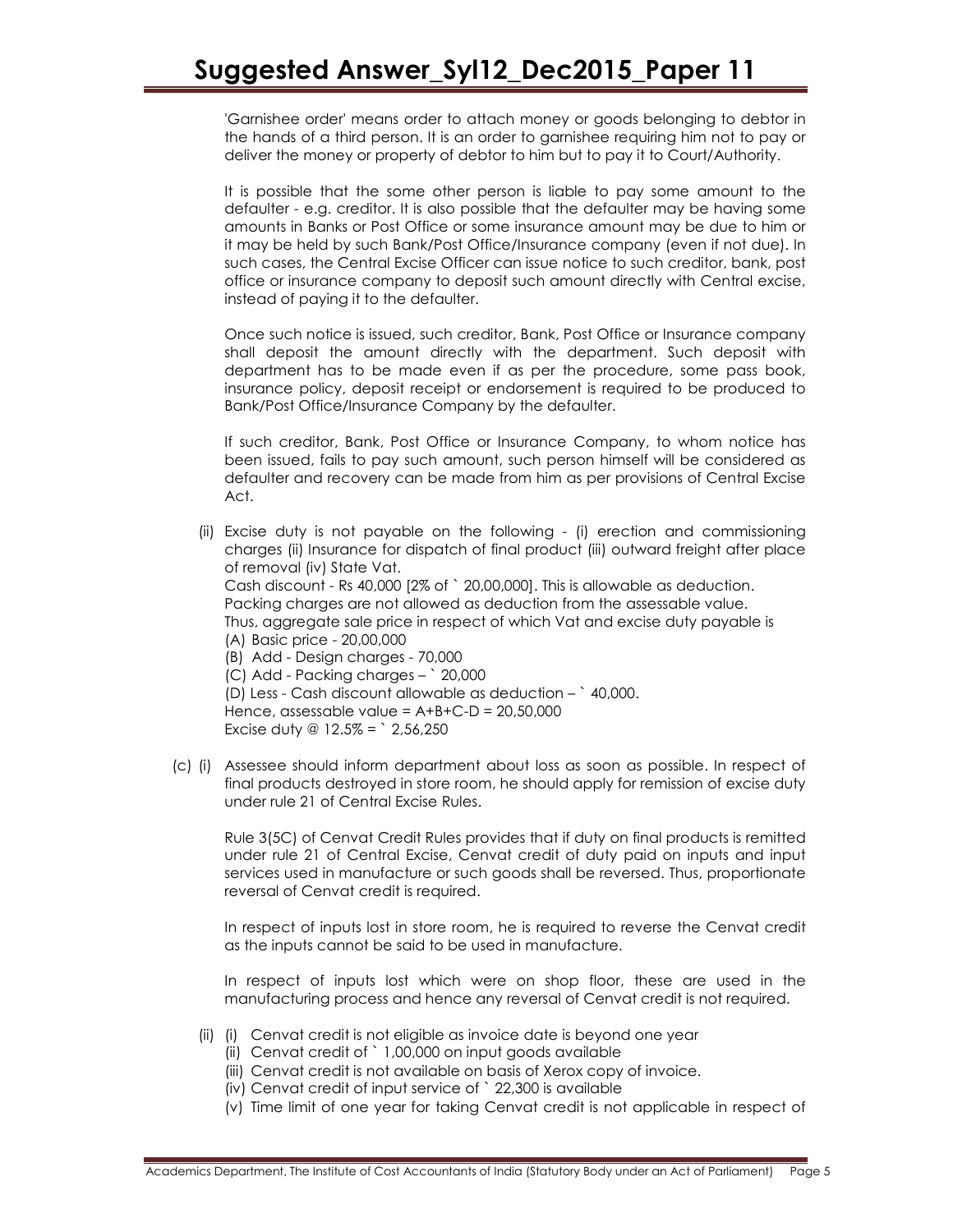capital goods. Hence, Cenvat credit of 50% of excise duty i.e. 2,00,000 [50% of ` 4,00,000] is available.

(vi) Cenvat credit of GTA input service of ` 40,000 available, even if payment of bill amount is not made to service provider.

Thus, total Cenvat credit available as follows -1,00,000 + 22,300 + 2,00,000 + 40,000  $= 3.62,300.$ 

#### Alternative Answer :

- (I) Cenvat credit is not eligible as invoice date is beyond six months
- (II) Cenvat credit of ` 1,00,000 on input goods not available
- (III) Cenvat credit is not available on basis of Xerox copy of invoice.
- (IV) Cenvat credit of input service of ` 22,300 is available
- (V) Time limit of six months for taking Cenvat credit is not applicable in respect of capital goods. Hence, Cenvat credit of 50% of excise duty i.e. 2,00,000 [50% of ` 4,00,000] is available.
- (VI) Cenvat credit of GTA input service of ` 40,000 available, even if payment of bill amount is not made to service provider. Thus, total Cenvat credit available as follows -  $22,300 + 2,00,000 + 40,000 =$ 2,62,300.
- 4. Answer any two of the three sub-questions  $(a)$ ,  $(b)$  and  $(c)$ . 6×2=12
	- (a) Calculate (A) the Assessable Value of equipment imported from USA and (B) basic customs duty payable, on basis of following details—
		- (i) FOB Value of Equipment 10,000 US dollars.
		- (ii) Air freight paid 3,500 US dollars.
		- (iii) Insurance for transit of machine— not ascertainable.
		- (iv) Cost of design work of the machine done in India— ` 45,000.
		- (v) Commission paid to Indian Local Agents ` 40,000.
		- (vi) Cost of transport of goods from port to godown of importer in India— ` 15,000
		- (vii)Exchange rate is 1 US dollar as notified by CBE&C= ` 65.80. RBI reference rate- `65.70. Exchange rate at which actually payment was made to bank—` 65.60.
		- (viii)Customs duty rate- 10%. Excise duty on similar product if manufactured in India—  $12.50\%$ .  $5+1=6$
	- (b) (i) An importer imported shoes which are covered under MRP valuation provisions under Central Excise. Abatement available is 30%. The MRP printed on the shoe is ` 1,000. The assessable value of the product for purposes of levy of customs duty is ` 600. Customs duty rate is 10% and excise duty rate is 12.5%. Ignore education cess.

Calculate (A) CVD payable under Section 3(1) of the Customs Tariff Act (B) special additional duty (SAD) payable under Section 3(5) of the Customs Tariff Act (C) Basic custom duty payable. 1+1+1=3

- (ii) What are 'stores' under Customs Act? State provisions relating to payment of customs duty on stores. 3
- (c) (i) Mrs. Jaya Pradnya, an Indian resident, had gone to Germany for business purposes. She brought following goods while returning to India after one week: (a) Her personal effects like wearing cloths etc. of ` 56,000
	- (b) Two litre of liquor— value ` 6,000
	- (c) New mobile of ` 38,400
	- (d) One laptop  $\degree$  75,900
	-
	- Calculate the customs duty payable by her. 4 (ii) What is 'Preferential Rates of Customs Duty'? 2
		-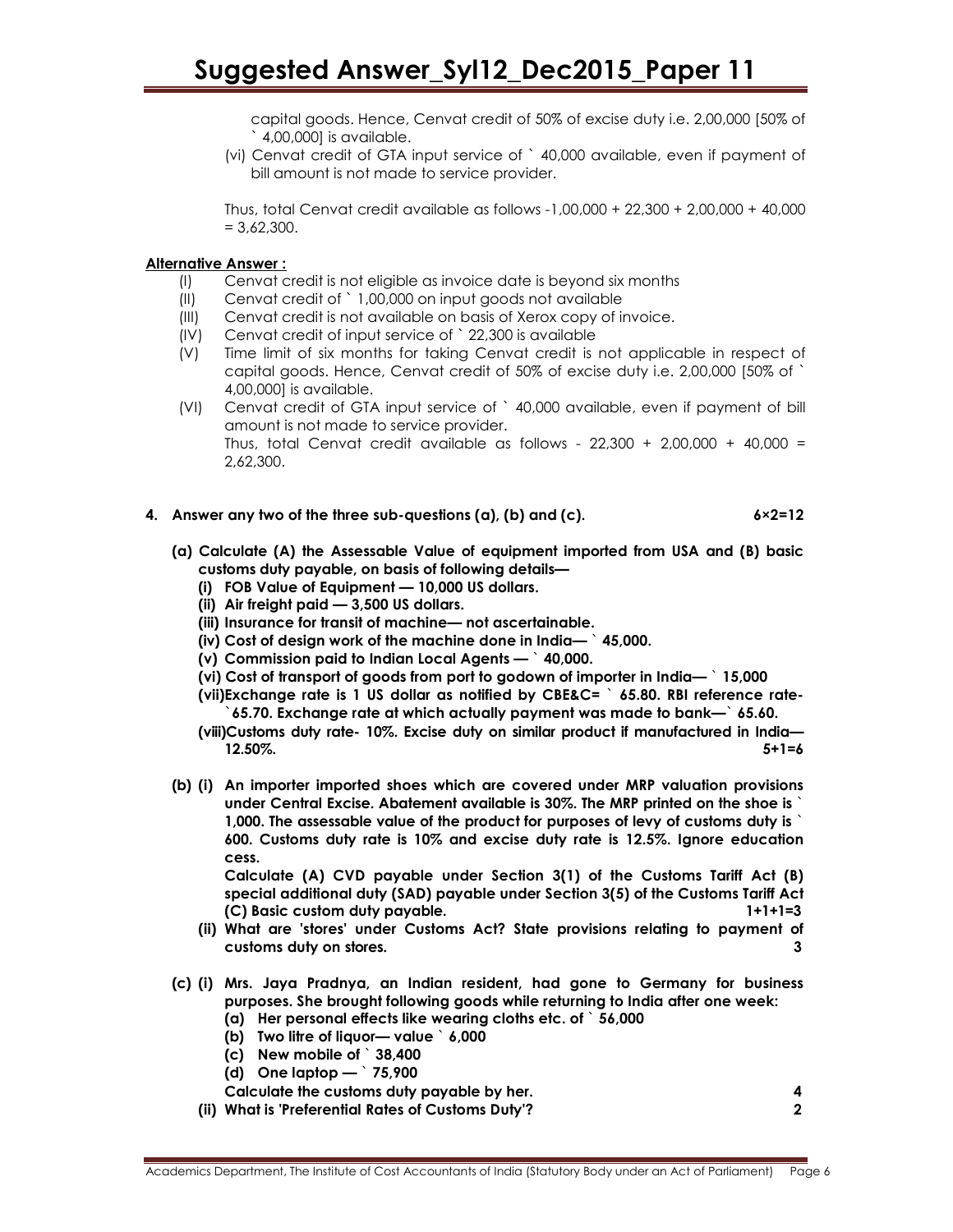#### Answer:

#### 4. (a)

| FOB Value of equipment                     | 10,000 US Dollars      |
|--------------------------------------------|------------------------|
| Air freight restricted to 20% of FOB value | 2,000 US Dollars       |
| Insurance @ 1.125% of FOB value            | 112.50 US Dollars      |
| Total value                                | 12,112.50 US Dollars   |
| Value in Indian Rupees @ Rs 65.80          | 7,97,002.50            |
| Add - Local Agent's Commission             | $^{\circ}$ 40,000      |
| CIF Value in Rupees                        | $^{\circ}$ 8,37,002.50 |
| Add Landing charges @ 1 %                  | 8370.03                |
| Assessable value for customs purposes      | 8,45,372.53            |
| Basic customs duty @10%                    | 84,537.25              |

- (b) (i) (A) Since the product is covered under MRP valuation provisions, excise duty is payable on ` 700 [after abatement of 30%). Thus, CVD payable is 12.5% of ` 700 i.e. ` 87.50.
	- (B) If product is covered under MRP valuation provisions, SAD is exempt. Hence, SAD is not payable.
	- (C) Basis Customs duty payable is 10% of ` 600 i.e. ` 60.
	- (ii) Section 2(38) of Customs Act define 'Stores' as goods for use in a vessel or aircraft and includes fuel and spare parts and other articles of equipment, whether or not they are required for immediate fitting.

The ships/aircrafts coming from abroad require spares and consumables for their ships and hence special provisions have been made.

Stores manufactured or produced in India may be exported without payment of export duty, as stores on any foreign going vessel with permission of Customs Officer, who will determine the requirement based on size of vessel or aircraft, length of journey etc.

Since the supply is treated as 'export' it will be eligible for duty drawback.

- (c) (i) (a) There is no duty on personal effects.
	- (b) One laptop can be imported without payment of customs duty. Hence, no customs duty is payable on laptop.
	- (c) Liquor is not allowed as personal effects. However, liquor upto 2 liter can be accommodated in General Free Allowance (GFA).
	- (d) Total dutiable goods imported are ` 44,400. [6,000 + 38,400].

General Free Allowance of ` 45,000 is available. Hence, no customs duty is payable by Mrs. Jaya Pradnya.

- (ii) Some countries have been declared as 'preferential areas'. These are Mauritius, Seychelles and Tonga. Goods manufactured and produced in these countries are eligible for preferential rate of duty under section 4 of Customs Tariff Act. Customs Tariff Act provides two columns - one for 'Standard rate' and other for 'Preferential Area'.
- 5. Answer any two of the three sub-questions (a), (b) and (c). 4x2=8 (a) An SEZ unit does not have sufficient orders for exporting goods. The SEZ unit has been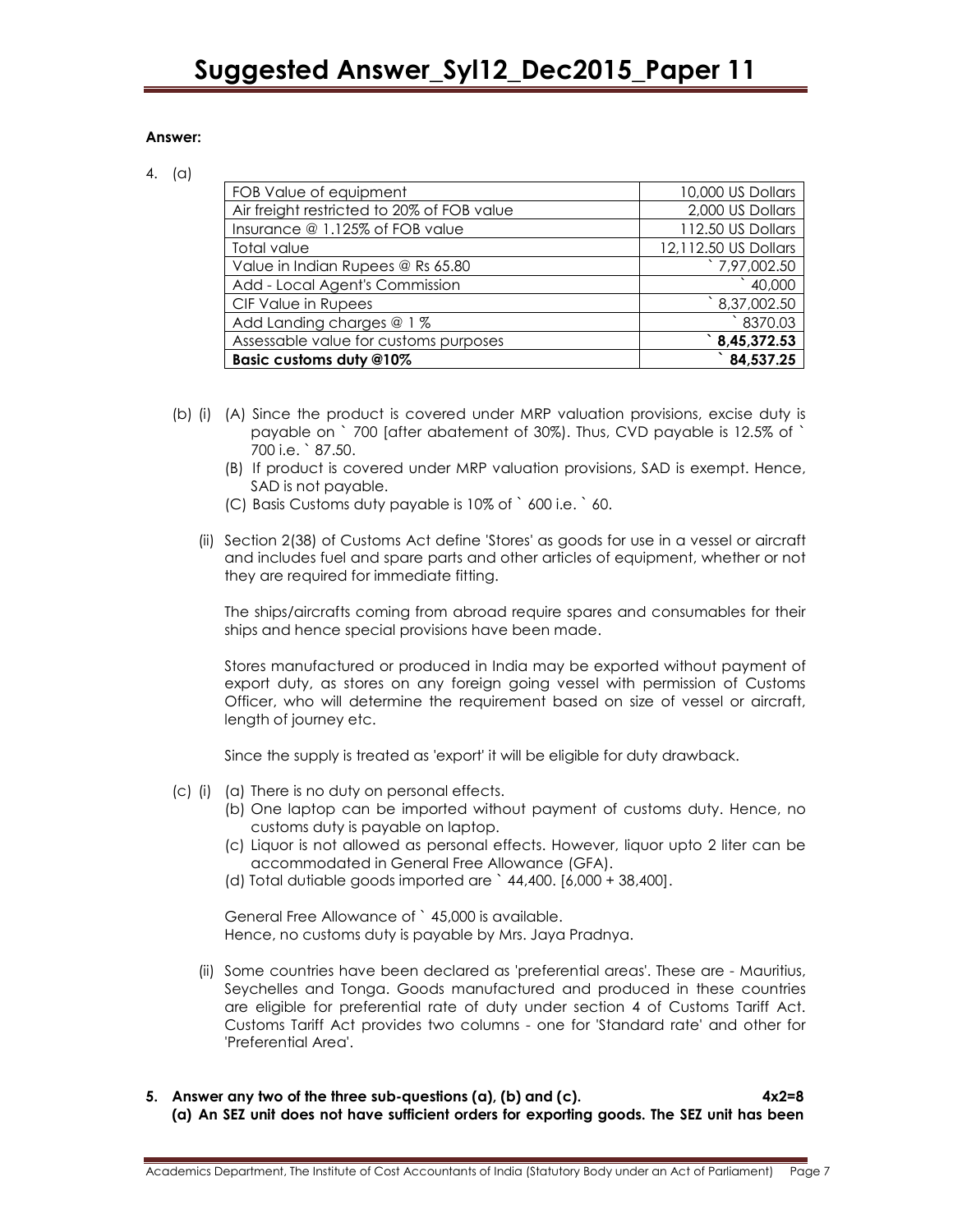able to get some orders from Domestic Tariff Area for supply of his products. Advise him about duty payable, export obligation and procedure. 4

- (b) Who is 'status holder' under Foreign Trade Policy? What are various grades of status holders in FTP. State relaxation available to status holder in respect of opening export warehouse in India. 4
- (c) State objective and salient features of Merchandise Exports from India Scheme (MEIS).

#### Answer:

5. (a) There are no restrictions on DTA sale. However, the units must achieve positive NFE (Net Foreign Exchange) within five years of commercial production.

Thus, SEZ unit can supply goods to DTA, subject to condition that he must achieve positive NFE. The supply is treated as 'import' by DTA unit and normal customs duty is payable. If the DTA unit makes payment to SEZ unit in foreign exchange, the supply to DTA unit will be considered for discharge of his export obligation. Otherwise, such supply will not be treated for fulfillment of export obligation.

Since the supply from SEZ is practically import by DTA unit, the Indian buyer intending to procure goods from SEZ unit will have to file 'Bill of Entry for Home Consumption'.

(b) Status Holders are business leaders who have excelled in international trade and have successfully contributed to country's foreign trade. They are expected to contribute towards India's exports and provide guidance and hand-holding to new entrepreneurs.

All exporters of goods, services and technology having an import-export code (IEC) number shall be eligible for recognition as a status holder. Status recognition depends upon export performance. An applicant shall be categorized as status holder upon achieving export performance during current and previous two financial years, as indicated below. The export performance will be counted on the basis of FOB value of export earnings in free foreign exchange.

For deemed export, FOR value of exports in Indian Rupees shall be converted in US \$ at the exchange rate notified by CBEC, as applicable on 1st April of each Financial Year.

For granting status, export performance is necessary in at least two out of three years.

- One Star Export House US \$ 3 million
- Two Star Export House US \$ 25 million
- Three Star Export House US \$ 100 million
- Four Star Export House US \$ 500 million
- Five Star Export House US \$ 2000 million

Two Star Export Houses and above are permitted to establish export warehouses in India.

(c) Objective of MEIS scheme is to offset infrastructural inefficiencies and associated costs involved in export of goods/products, which are produced/manufactured in India, especially those having high export intensity, employment potential and thereby enhancing India's export competitiveness.

An exporter gets MEIS scrips based on his export performance.

4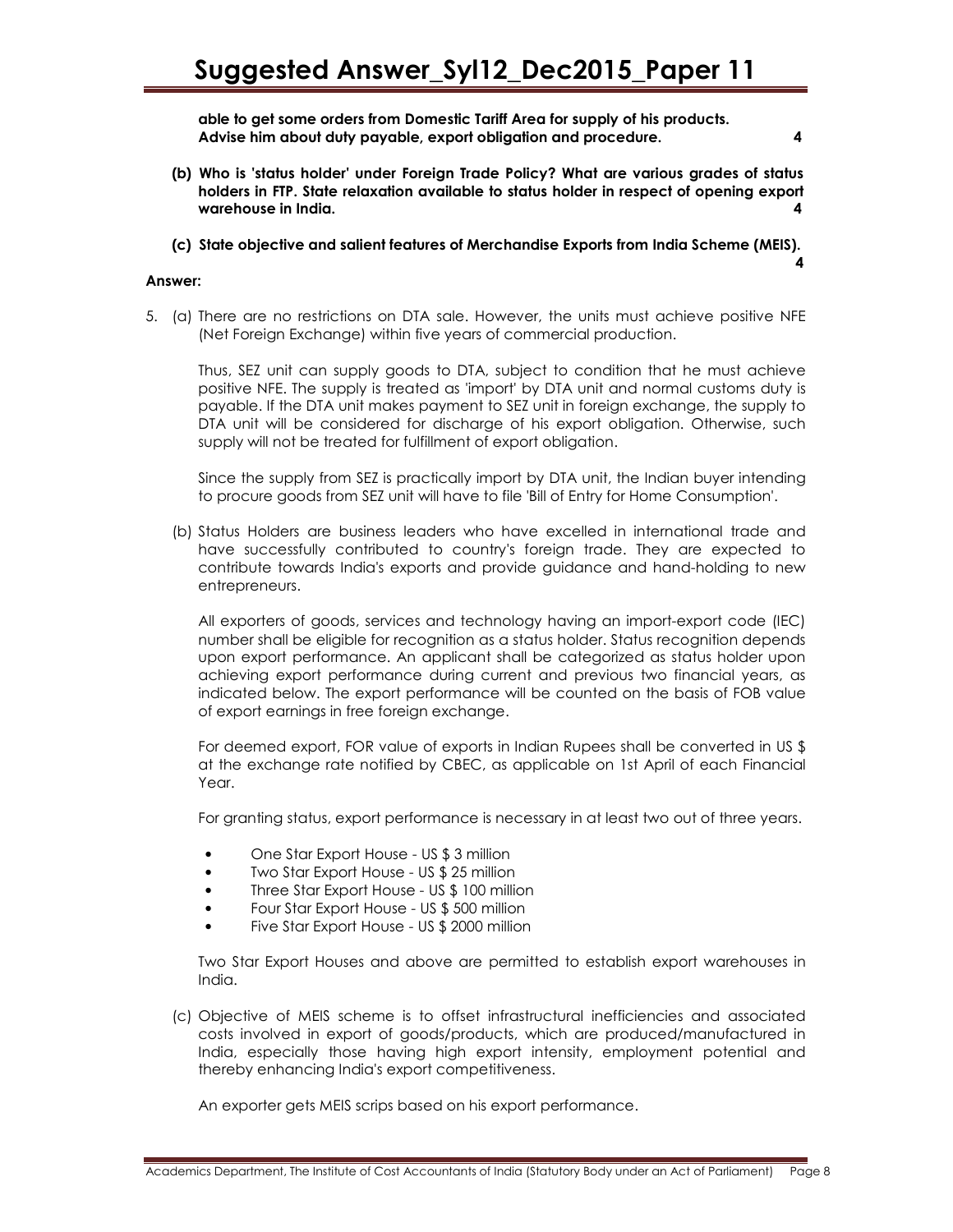The duty credit scrips can be used for following - (a) Payment of customs duties for import of inputs as well as capital goods, as per Department of Revenue (DOR) notification except items listed in Appendix 3 A of ANF 2015-2020 (b) Payment of excise duty on domestic procurement of inputs or goods, including capital goods as per customs notifications (c) Payment of service tax on procurement of services as per service tax notification. List of products and list of markets eligible under MEIS scheme is given in Handbook of Procedures.

The rates of rewards of various products ITC(HS) code wise are also given. The 8scheme is not applicable to all products and exports to all countries. The scheme is limited to specified products and countries. Even, the value of scrip is not uniform to all specified countries. The countries have been classified in three groups A, B and C. The value of scrip depends upon the product exported and country to which the goods are exported. The value of MEIS scrip normally varies between 2% to 5% of FOB value of exports. In majority of cases, the duty scrip available is 5% of FOB value of exports.

#### 6. Answer any two of the three sub-questions (a), (b) and (c). 10×2=20

(a) (i) An assessee received an input service on 15-06-2015. Value of service was ` 1,00,000 on which service tax of ` 14,000 was charged by service provider (without education cess). He issued invoice dated 14-07-2015. The assesse received the original invoice dated 14-07-2015 of service provider in respect of the input service on 27-08-2015. The bill was passed by finance department of 03-09-2015. 90% of amount of bill was paid to service provider was made by assessee on 15- 12-2015 in full and final settlement of bill of service provider.

Advise actions to be taken by assessee in respect of Cenvat Credit. 4

- (ii) An air conditioned restaurant made bill dated 15-03-2015 as follows— Food charges— ` 2000. Service charges— ` 200. Vat was charged separately in invoice at appropriate rate. Calculate service tax payable. 3
- (iii) ABC Ltd., a firm of architects, were awarded contract for design of office premises in Abu Dhabi. The contract was awarded by Mumbai based firm JKM Exporters Ltd. for their office in Abu Dhabi. Discuss liability of service tax. 3
- (b) (i) Jhanak Services Ltd. were liable to make payment of service tax of ` 2,00,000 for the month of November 2014. However, the service tax was deposited on 18-12- 2015 on his own, without department taking any action. Jhanak Services Ltd. has shown the amount as payable in his return filed on 22-04-2015. The value taxable services provided by them during the preceding financial year was  $\delta$  65 lakhs.
	- (1) Compute the amount of interest payable by Jhanak Services Ltd.
	- (2) Calculate penalty payable.
	- (3) What action could have been initiated by department against Jhanak Services Ltd.? 3+1+1=5
	- (ii) What is 'declared service'? What was the purpose in making provision of 'declared services'? Name any four activities which are 'declared services'.

2+1+2=5

- (c) (i) (A) State salient features of definition of 'works contract' in Service Tax Law. (exact reproduction of definition is not required.)
	- (B) If a contractor charges ` 10 lakhs for constructing a factory building using his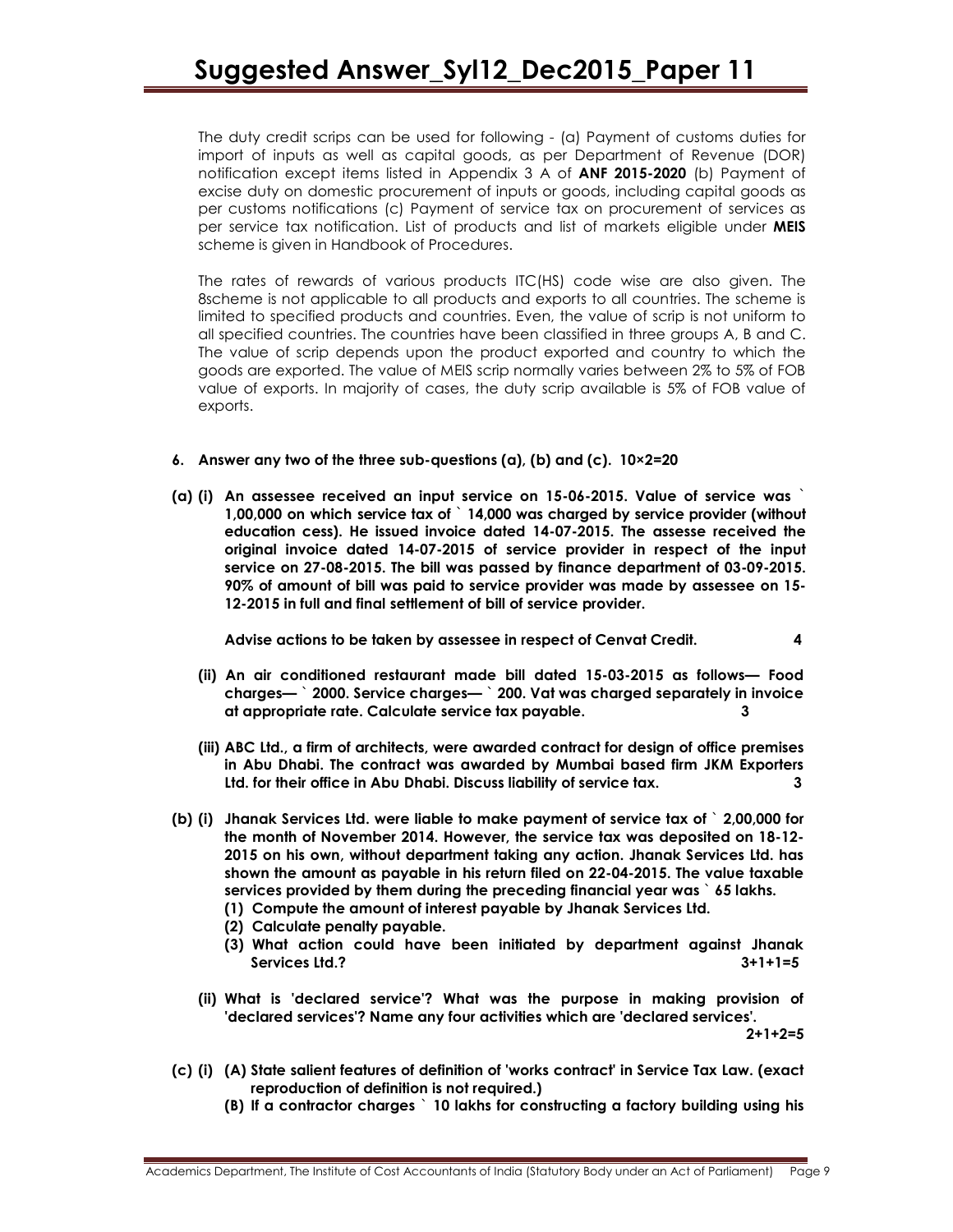own material, how much service tax is payable by him? The construction was completed during January 2015 to May 2015.

- (C) State whether following are works contracts:
	- (1) Taking out Xerox copy.
	- (2) Housekeeping contract using consumables (cleaning contract) 2+2+2=6
- (ii) State whether following transactions are subject to service tax, giving brief reasons:
	- (A) Sale of foreign currency by one bank to another
	- (B) Services provided to Reserves Bank of India
	- (C) Service of construction of office building provided to Indian railways
	- (D) Giving construction machinery on hire without operator 4

#### Answer:

- 6. (a) (i) Assessee can take Cenvat credit of ` 14,000 on 27-8-2015. He is required to make payment within three months from date of invoice i.e. before 14-10-2015. Since he did not make such payment, he is required to pay 'amount' of ` 14,000, i.e. reverse the Cenvat credit. Later when he makes 90% payment in full and final settlement of the invoice of service provider, he can take 90% of Service tax as Cenvat credit i.e. ` 12,600 on 15-12-2015.
	- (ii) Service tax is payable on 40% of  $\degree$  2,200 i.e. on  $\degree$  880. Service tax @ 12% of  $\degree$  880 is  $\degree$ 105.60. Education cess @ 2% - ` 2.11 and Secondary and Higher Education Cess -
	- (iii) As per rule 8 of Place of Provision of Service Rules (POPS Rules), the place of provision of Service is India as both service provider and service receiver are in India. As per rule 5 of POPS Rules, the place would have been Dubai as immovable property is located outside India. However, as per rule 14 of POPS Rules, later rule prevails over earlier rule and hence rule 8 would prevail over rule 5 of POPS Rules. Hence, place of service would be India. Thus, service tax will be payable by ABC Ltd.
- $(b)$  (i)  $(A)$  Due date of payment was  $6-12-2014$ .

The interest payable under section 75 of Finance Act, 1994 will be as follows – (a) if delay upto 6 months - 18% p.a. (b) if delay more than six months and upto one year - 18% p.a. for first six months and 24% p.a. for delay beyond six months (c) if delay more than one year – 18% p.a. for first six months and 24% p.a. for next 6 months and 30% p.a. for any delay beyond one year.

Hence, interest payable is as follows From 7-12-2014 to 6-6-2015 - for 6 months @ 18% -  $(2,00,000 \times 18 \times 6)/(12 \times 100) =$ 18,000

From 7-6-2015 to 6-12-2015 - for 6 months @ 24% - (2,00,000 x 24 x 6)/(12 x 100) = ` 24,000

From 7-12-2015 to 18-12-2015 - for 12 days @ 30% - (2,00,000 x 30 x 12)/(365 x 100) = ` 1,972.60

Hence, total interest payable =  $\degree$  43,972.60.

(B) No penalty is payable as assessee paid service tax with interest on his own as per section 73(3) of Finance Act, 1994.

(C) Department could have started recovery proceedings in any of the modes specified in section 87 of Finance Act, 1994, without issue of any show cause notice. [section 73(1B) of Finance Act, 1994]

(ii) The definition of 'service' as per section 65B(44) of Finance Act, 1994 states that it includes 'declared service'.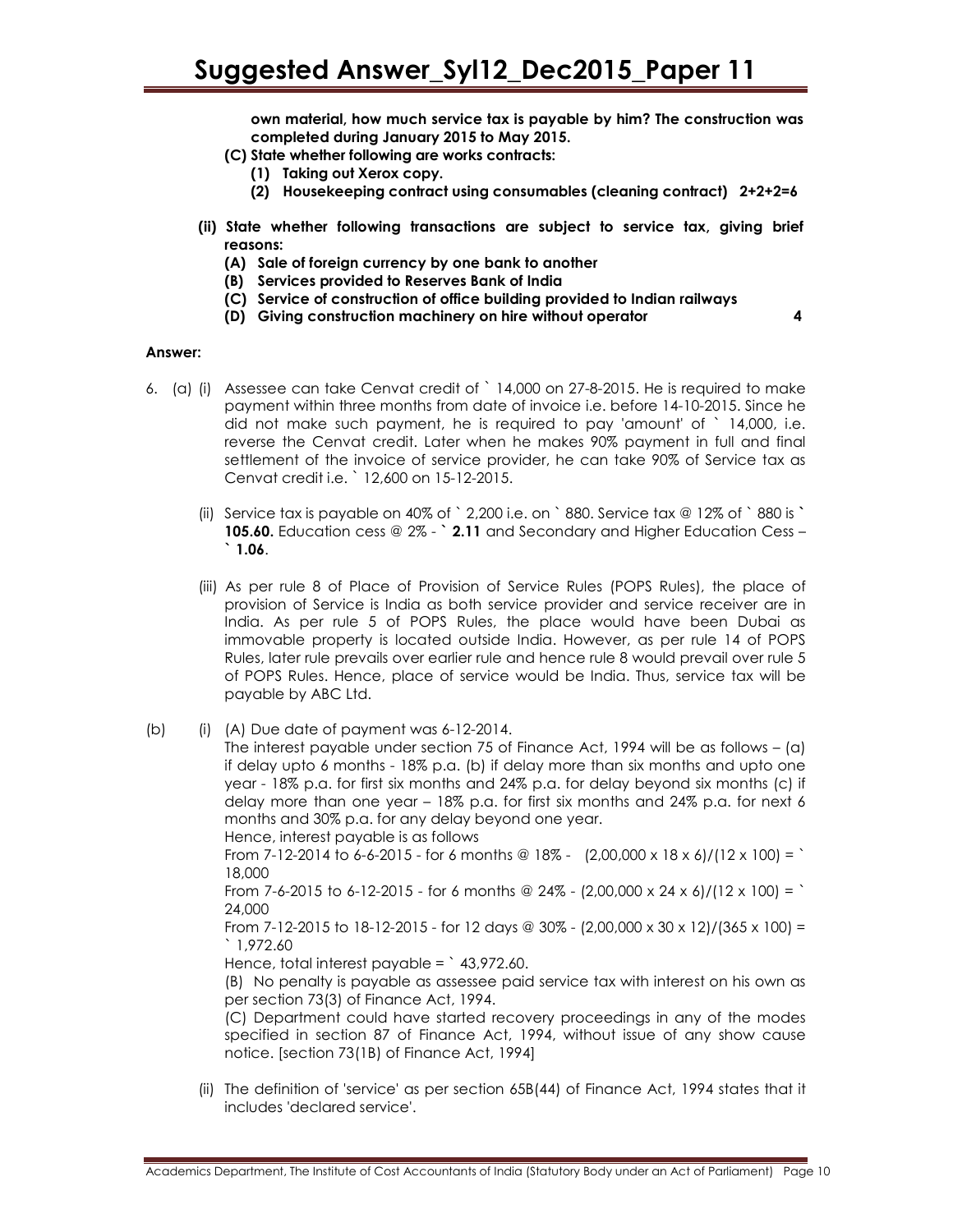"Declared service" means any activity carried out by a person for another person for consideration and declared as such under section 66E of Finance Act, 1994 section 65B(22) of Finance Act, 1994.

Section 66E of Finance Act, 1994 (introduced w.e.f. 1-7-2012) states as follows - The following shall constitute declared services, namely:—

- (a) renting of immovable property;
- (b) construction of a complex, building, civil structure or a part thereof, including a complex or building intended for sale to a buyer, wholly or partly, except where the entire consideration is received after issuance of completioncertificate by the competent authority.
- (c) temporary transfer or permitting the use or enjoyment of any intellectual property right;
- (d) development, design, programming, customisation, adaptation, upgradation, enhancement, implementation of information technology software;
- (e) agreeing to the obligation to refrain from an act, or to tolerate an act or a situation, or to do an act;
- (f) transfer of goods by way of hiring, leasing, licensing or in any such manner without transfer of right to use such goods;
- (g) activities in relation to delivery of goods on hire purchase or any system of payment by installments;
- (h) service portion in the execution of a works contract;
- (i) service portion in an activity wherein goods, being food or any other article of human consumption or any drink (whether or not intoxicating) is supplied in any manner as a part of the activity'.

Though the definition uses the words 'declared service', actually it covers some 'deemed services'. These have been specifically included in the definition of 'declared services' as many of these are partly covered either under 'sale of goods' or 'deemed sale of goods' which are subject to State Vat/Central Sales Tax (CST). Hence, to avoid disputes, deeming provision has been made to clarify that service portion of such transactions can be taxed.

(c) (i) (A) For purpose of service tax, the term 'works contract' has been defined as follows -

"Works contract" means a contract wherein transfer of property in goods involved in the execution of such contract is leviable to tax as sale of goods and such contract is for the purpose of carrying out construction, erection, commissioning, installation, completion, fitting out, repair, maintenance, renovation, alteration of any movable or immovable property or for carrying out any other similar activity or a part thereof in relation to such property section 65B(54) of Finance Act, 1994.

- (B) The value of service is ` 4 lakhs. Service tax  $@ 12\%$  of ` 4 lakhs = 48,000. Education cess payable @ 2% - ` 960. Secondary and Higher Education Cess –  $^{\circ}$  480.
- (C) Xerox is a works contract. Simple cleaning contract using consumables is not works contract as property in goods involved is not passed on to buyer.
- (ii) (a) Sale of foreign currency by one bank to another is not taxable as in Clause (n)(ii) of Negative List of services as per section 66D of Finance Act, 1994.
	- (b) Services provided by RBI are exempt but services provided to RBI are not exempt.
	- (c) Construction service of 'original works' provided to railways are exempt vide Sr. No. 14(a) of Notification No. 25/2012-ST dated 20-6-2012.
	- (d) The activity is 'transfer of right to use goods'. Hence, State Vat is payable and not service tax.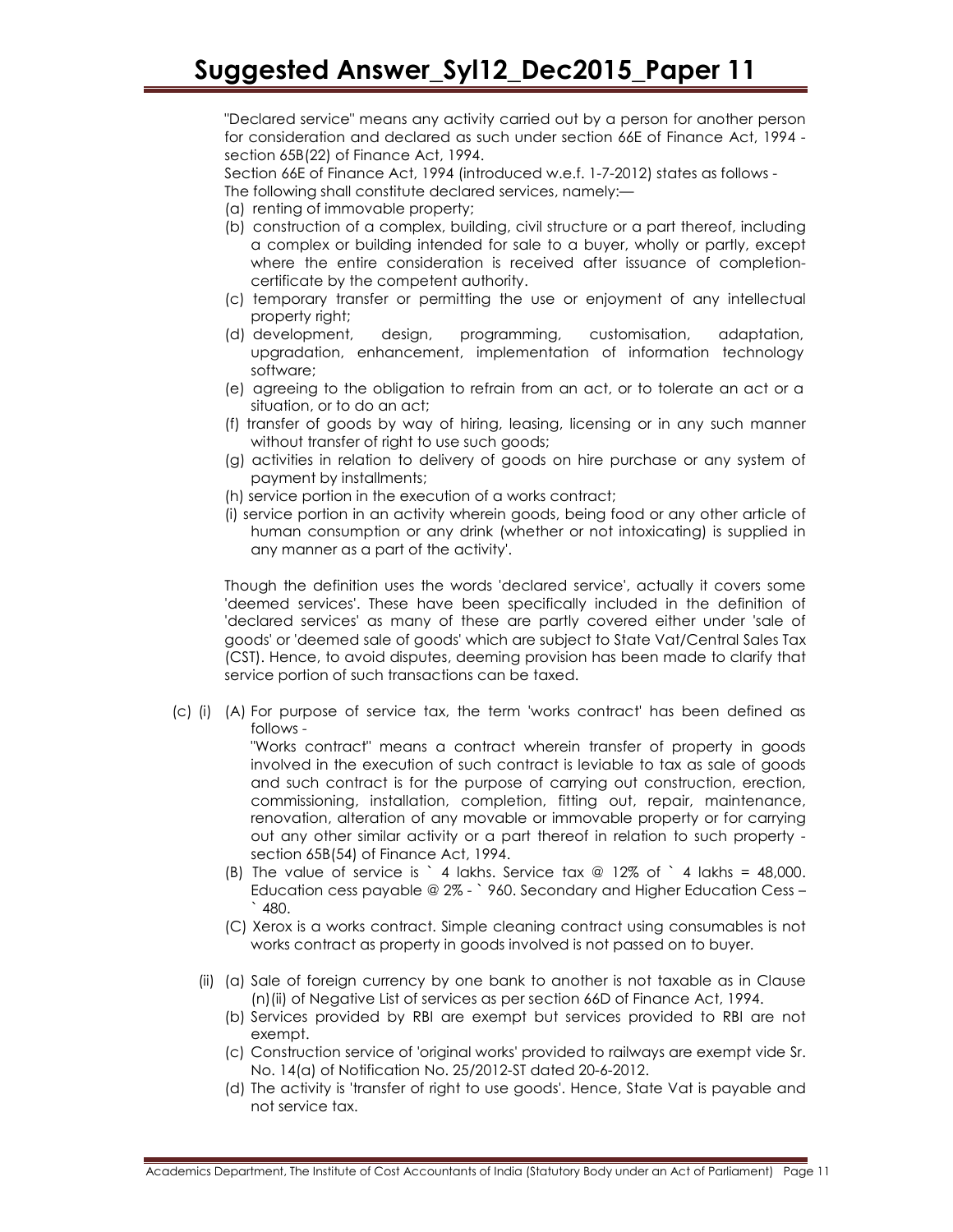| 7. Answer any two of the three sub-questions $(a)$ , $(b)$ and $(c)$ .<br>(a) (i) State reasons why VAT is termed as 'consumption based tax'.<br>(ii) State distinction between zero rated sale and exempt sale. State one transaction<br>which is zero rated and one transaction which is exempt sale.                                                                                                                                                                                                                                                                                                                                 | $6x2=12$<br>3<br>3 |
|-----------------------------------------------------------------------------------------------------------------------------------------------------------------------------------------------------------------------------------------------------------------------------------------------------------------------------------------------------------------------------------------------------------------------------------------------------------------------------------------------------------------------------------------------------------------------------------------------------------------------------------------|--------------------|
| (b) JK Traders, a dealer submits from Gujarat the following information. Compute the Net<br>VAT liability from the following information (figures in Rupees):<br>Value of import of raw material (including 10% import duty) 2,20,000.<br>Raw material was purchased from Gujarat, (including excise duty @ 12%). VAT paid @<br>4% on the above purchase was 1,48,000.<br>Raw material was purchased from Karnataka (including CST $@2\%$ )— 1,70,000<br>Transportation and manufacturing expenses-94,000<br>JK Traders sold entire manufactured products at a profit of 10% on the cost of<br>production. VAT rate on such sale is 4%. | 6                  |
| (c) (i) State whether following are 'goods':<br>(1) Electricity<br>(2) Lottery ticket<br>(3) Packaged software<br>(4) Share certificate<br>(ii) A dealer in Haryana sold goods to a buyer in Delhi at $\degree$ 1,00,000, excluding sales<br>tax. VAT rate in Haryana is 5%. Calculate Central Sales tax payable if -<br>(1) Buyer in Delhi issued C form<br>(2) Buyer in Delhi issued H form<br>(3) Buyer in Delhi issued I form                                                                                                                                                                                                       | $\mathbf 2$        |
| (4) Buyer in Delhi did not issue any form                                                                                                                                                                                                                                                                                                                                                                                                                                                                                                                                                                                               | $\mathbf{2}$       |
| (iii) State purpose of composition scheme in VAT laws.                                                                                                                                                                                                                                                                                                                                                                                                                                                                                                                                                                                  | $\mathbf 2$        |

#### Answer:

- 7. (a) (i) Vat is termed as consumption based tax and tax is received by Government only when goods or services are finally consumed. Till goods are finally consumed, input tax credit is available to the buyer. Input tax credit is passed on from one to another, Thus, effectively, Government does not get any tax at that stage. Government gets tax revenue only when goods are finally consumed as the final consumer cannot pass on that credit to another person.
	- (ii) Distinction between 'zero rated sale' and 'exempt sale' is that in case of 'zero rated sale', credit is available on tax paid on inputs, while in case of exempt goods, credit of tax paid on inputs is not available.

Certain sales are 'zero rated' i.e. tax is not payable on final product in certain specified circumstances. In such cases, credit will be available on the inputs i.e. credit will not have to be reversed. For example, exports are zero rated.

Sale of certain goods like newspaper, national flag, un-processed produces in unorganised sector are exempt from sales tax. Vat is not payable on such sale. However, input tax credit is not available.

- (b) Input tax credit available to JK Traders is as follows
	- (a) Imported raw material Nil
	- (b) Raw material purchased from Gujarat 4,48,000
	- (c) Raw material purchased from Karnataka No credit is available. Thus, total input credit available is ` 4,48,000.

In respect of purchases from Gujarat, Vat is `4,48,000.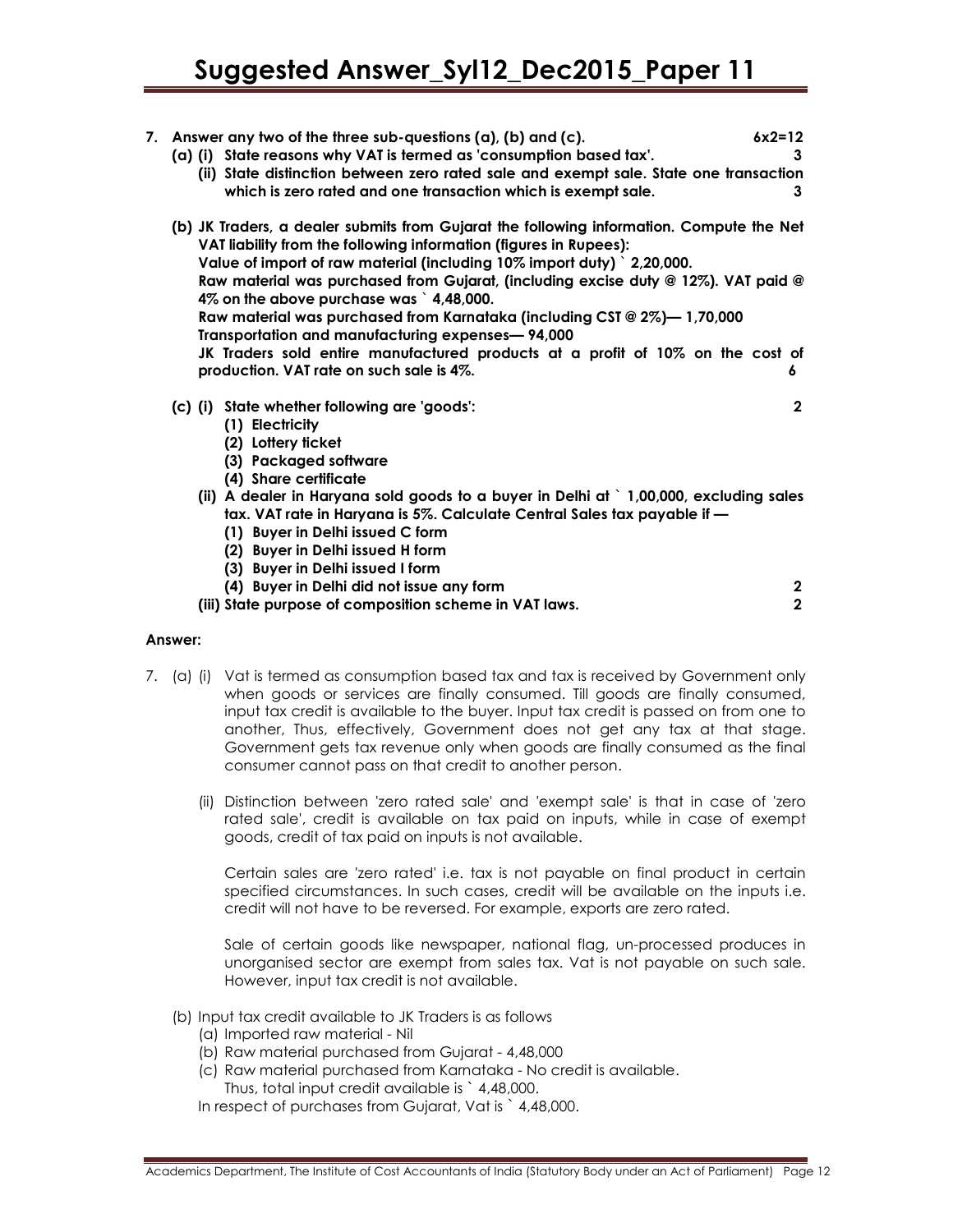Hence, net purchase price (including excise duty but excluding Vat) is (100 x 4,48,000)/4 i.e. ` 1,12,00,000 [check that 4% of 1,12,00,000 is ` 4,48,000).

Total cost of production is as follows -

- (a) Imported raw material 2,20,000 (including import duty as its credit is not available)
- (b) Raw material purchased from Gujarat 1,12,00,000
- (c) Raw material purchased from Karnataka 1,70,000
- (d) transportation and manufacturing expenses 94,000.

Total net cost of production `  $1,16,84,000$  (a + b + c +d) Profit  $\textcircled{a}$  10% of cost of production – `11,68,400. Hence, selling price is `1,28,52,400. Vat payable @ 4% of selling price is ` 5,14,096. Input Tax Credit available is ` 4,48,000

Hence, Vat payable by cash is ` 66,096 [5,14,096-4,48,000]

Tutorial note: If trader pays special CVD on the imported goods, that amount will be eligible as input tax credit.

- (c) (i) (A) Yes (B) No (C) Yes (D) No.
	- (ii) (A) 2,000 (B) No tax (C) No tax (D) ` 5,000.
	- (iii) Vat requires heavy compliance cost due to detailed accounting and paper work involved. Small dealers do not have sufficient knowledge and expertise to comply with the requirements relating to records and accounts.

Hence, for them, a simplified composition scheme has been provided. It is optional.

- 8. Answer any two of the three sub-questions (a), (b) and (c).  $4 \times 2=8$ 
	- (a) Explain provisions of Resale Price Method of computing Arm's Length Price. 4
	- (b) A company providing software development service to its group company outside India found that it is required to submit huge amount of data and information to income tax department to justify the arm's length price. The company wants a simplified method. The company seeks your advice. Advise the company. 4
	- (c) (i) Dynamic Products Pvt. Ltd. is manufacturer and exporter of electrical machinery. It filed income tax return for A.Y. 2015-16 declaring profit as ` 112 lakhs. The company had sold 200 pieces of electrical machinery to its associated enterprise outside India in Germany @ 280 Euro per piece. 80 pieces of similar machinery were sold to an unrelated buyer in Germany @ 350 Euro per piece. Exchange rate of Euro was one Euro = ` 80. Compute the taxable income of Dynamic Products Pvt. Ltd. stating the method you will apply.
		- (ii) A foreign parent company sold its product to its Indian subsidiary at 2,000 dollars per piece. The foreign company had sold similar product to unrelated buyer in India at 2,200 dollars per piece. Exchange rate is 1 dollar = ` 62. Compute Arm's Length Price. 2

Academics Department, The Institute of Cost Accountants of India (Statutory Body under an Act of Parliament) Page 13